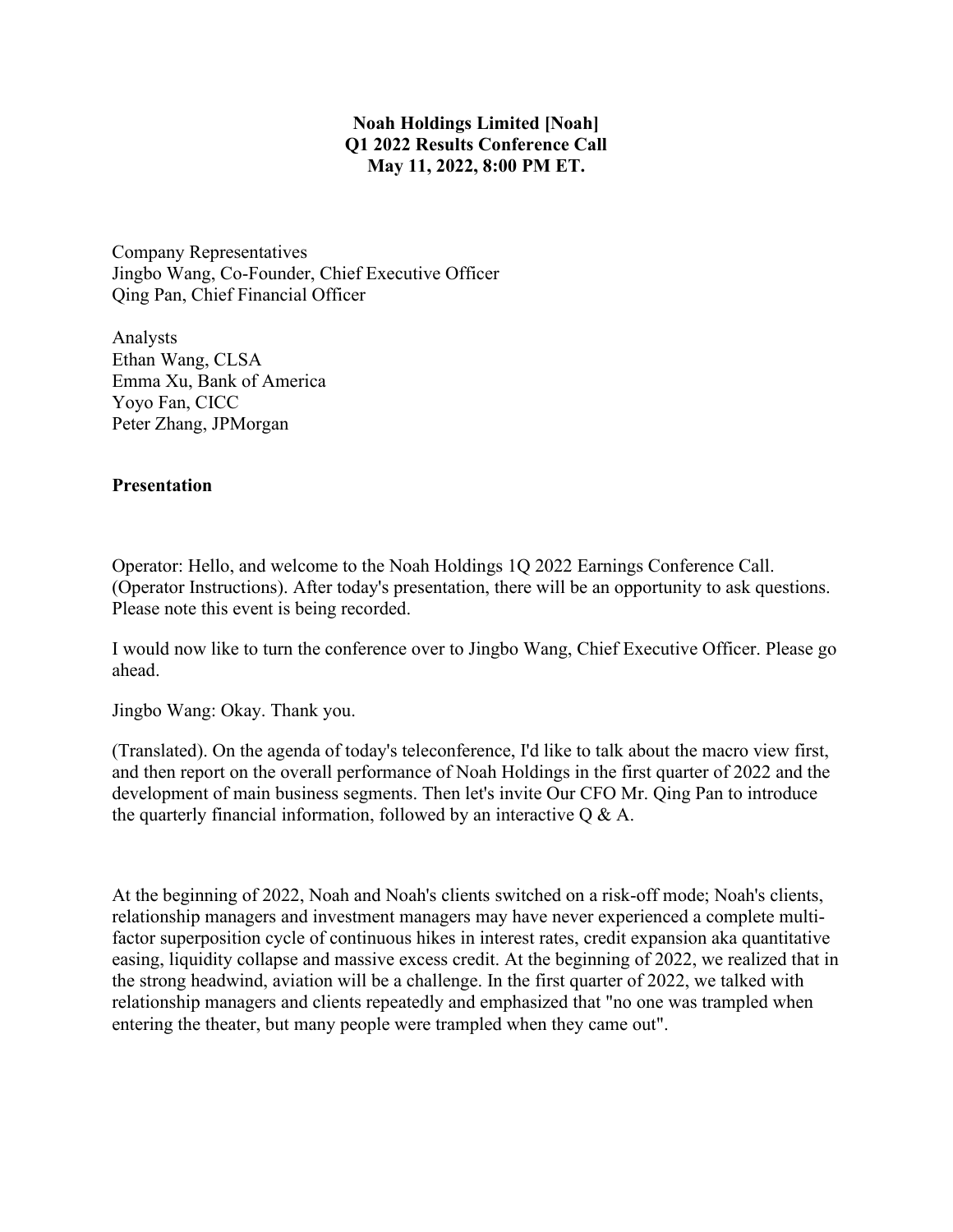In the first quarter of 2022, we suggest Noah's clients to re-examine the asset allocation of themselves and their families, actively rebalance the asset allocation, and make the family asset allocation safer and more effective from the perspective of "protection before growth".

The ongoing war between Russia and Ukraine is worrying, but as a professional institution of wealth management, we suggest that our clients should remain rational. Under this dilemma, the only certainty is that the market will continue to fluctuate. This market environment is not suitable for "timid" fund managers and clients. Avoiding risks has become a better choice. At the beginning of the new year, Noah's strategic allocation strategy to clients is "protect first, then grow".

Since the subprime mortgage crisis in 2008, the global long-term quantitative easing policy and abundant liquidity have caused the "huge inflation" of risky assets (asset inflation has penetrated into every corner of the world). The reversal of quantitative easing policy has come, and the Federal Reserve and other countries have started multiple interest rate increase cycles. For asset prices, the shift from quantitative easing to quantitative tightening will be a challenging adjustment, and the rapid withdrawal of liquidity will turn asset inflation into asset deflation.

In 2021, many industries in China were subject to stricter supervision and frequent policy changes, which led to fundamental changes in the valuation logic of these industries, and the market feels colder than the actual economic data. Our view is to delay questioning and judgment on China's economy. Quick judgment is a simple and partial cognition based on intuition, while delayed judgment corresponds to complex cognition. The problem of China's economy is obviously a complex problem. Delayed judgment may be a wiser way.

On the whole, the direction of China is from paying attention to efficiency to paying attention to fairness; to encourage scientific and technological entrepreneurship, ensure the safety and controllability of key technologies, promote China's high-quality economic development in the future, encourage social funds to enter more early science and technology funds, so as to solve the problem of "being seized by the throat and independent innovation". From the perspective of investor asset allocation, allocating a certain portion of their capital to early science and technology funds is an inevitable choice to combat "monetary easing" and "inflation".

In the first quarter of 2022, the theme word of asset allocation given by Noah CIO office is "protection over growth". On the strategy implementation path, we suggest Noah's core clients start from the following four aspects: first, check the asset allocation of themselves and their families, and pay attention to asset protection and asset segregation. Secondly, for the domestic public securities market, we recommend allocation to multi-strategy return funds, mainly from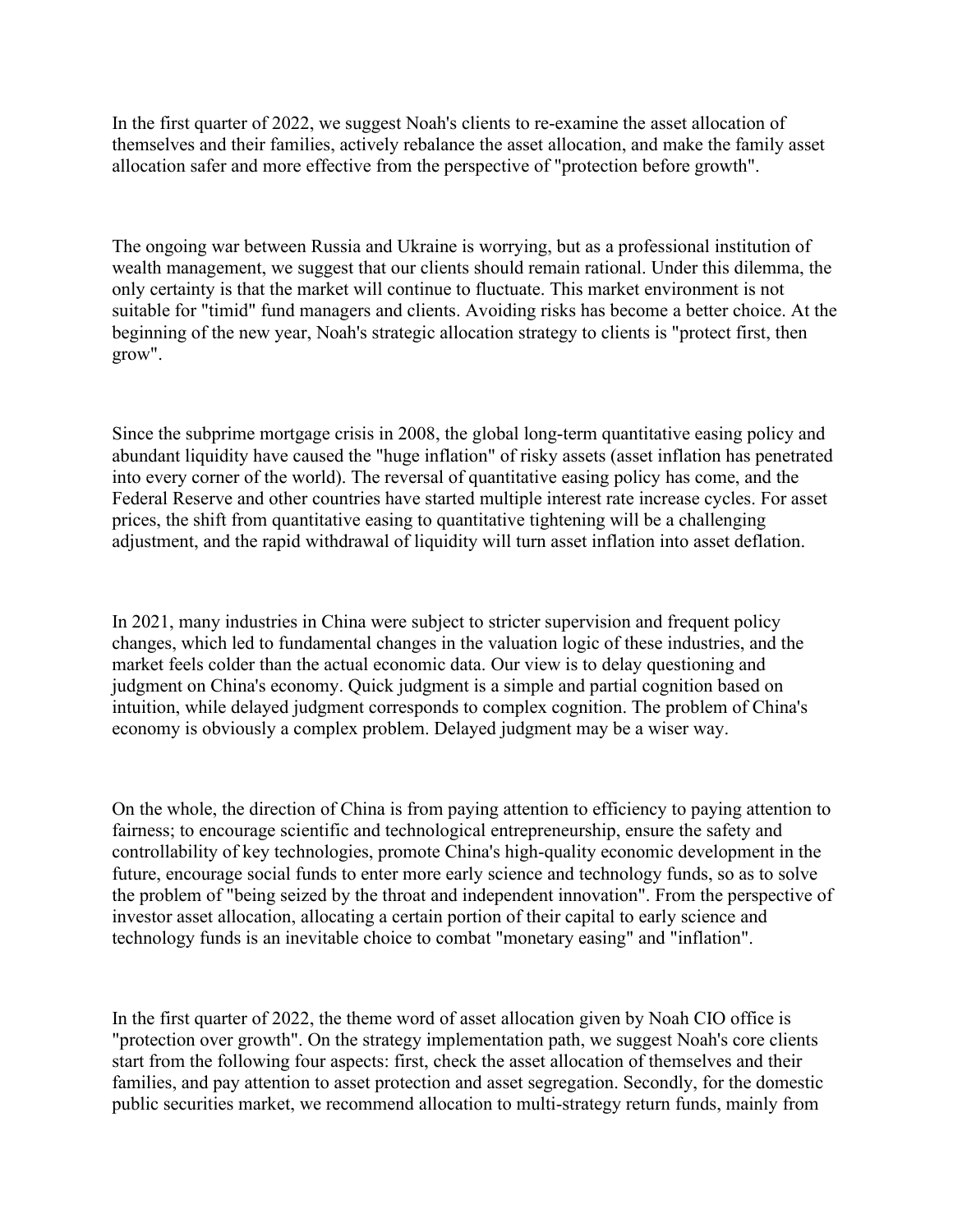the perspective of protecting assets, reducing volatility and pursuing dividends. Finally, private equity investment fund is the main asset category to cross cycle and maintain growth for HNW clients. We suggest strategic allocation to science and technology and pay more attention to early industry funds, white horse funds which have experiences to ride through cycles, and special opportunity funds. From the perspective of long-term asset growth, such assets fight against the inevitable long-term monetary easing and inflation by sacrificing liquidity.

I would like to emphasize that Noah and Gopher Asset Management's genes are private banks, and our clients are HNW individual clients. Therefore, our starting point is to understand "client needs" and take protecting the safety and profitability of clients' family assets as the starting point. The transformation from "product-driven" to "client-centric" has a far-reaching impact on Noah's strategic choice and management model.

Finance is a cyclical industry. In every financial crisis, large financial companies close down, and their clients' assets shrink significantly. As the operator of Noah, when we make some key fundamental decisions, the first criterion is to "survive" and not make fatal mistakes. It is impossible to not make mistakes in investment and asset allocation, but we should reserve time and space for us to correct and tolerate them.

In the first quarter of 2022, facing the extremely complex macro environment, Noah adopted five core business strategies: first, completely reduce costs; second, utilise multi-dimensional services and reach old clients as the main task, as well as set up goals to recover lost clients and increase the wallet share of existing clients; third, make every effort to develop new products to meet the "protective" needs of clients and their post-pandemic needs; fourth, maintain high productivity; Fifth, during the epidemic prevention and lockdown period, build good interpersonal relationships among clients, employees, suppliers, governments and medical institutions.

In the first quarter, our operating costs fell sharply, down 33% year-on-year and 57% quarter-onquarter; the operating margin reached 39.4%, down 1.6% year-on-year and a significant increase of 29% quarter-on-quarter. In 2022, the Company's goal is the same as Noah's asset allocation strategy for clients and their families, which is protection over growth, client-centric and survival as the bottom line.

In this quarter, the non-GAAP net income attributable to shareholders was RMB 310 million, down 32% year-on-year and up 8% quarter-on-quarter, reaching 22% of the annual guidance. In the first quarter of 2022, Noah achieved a net revenue of RMB 796 million, down 35% year-onyear and down 37% quarter-on-quarter.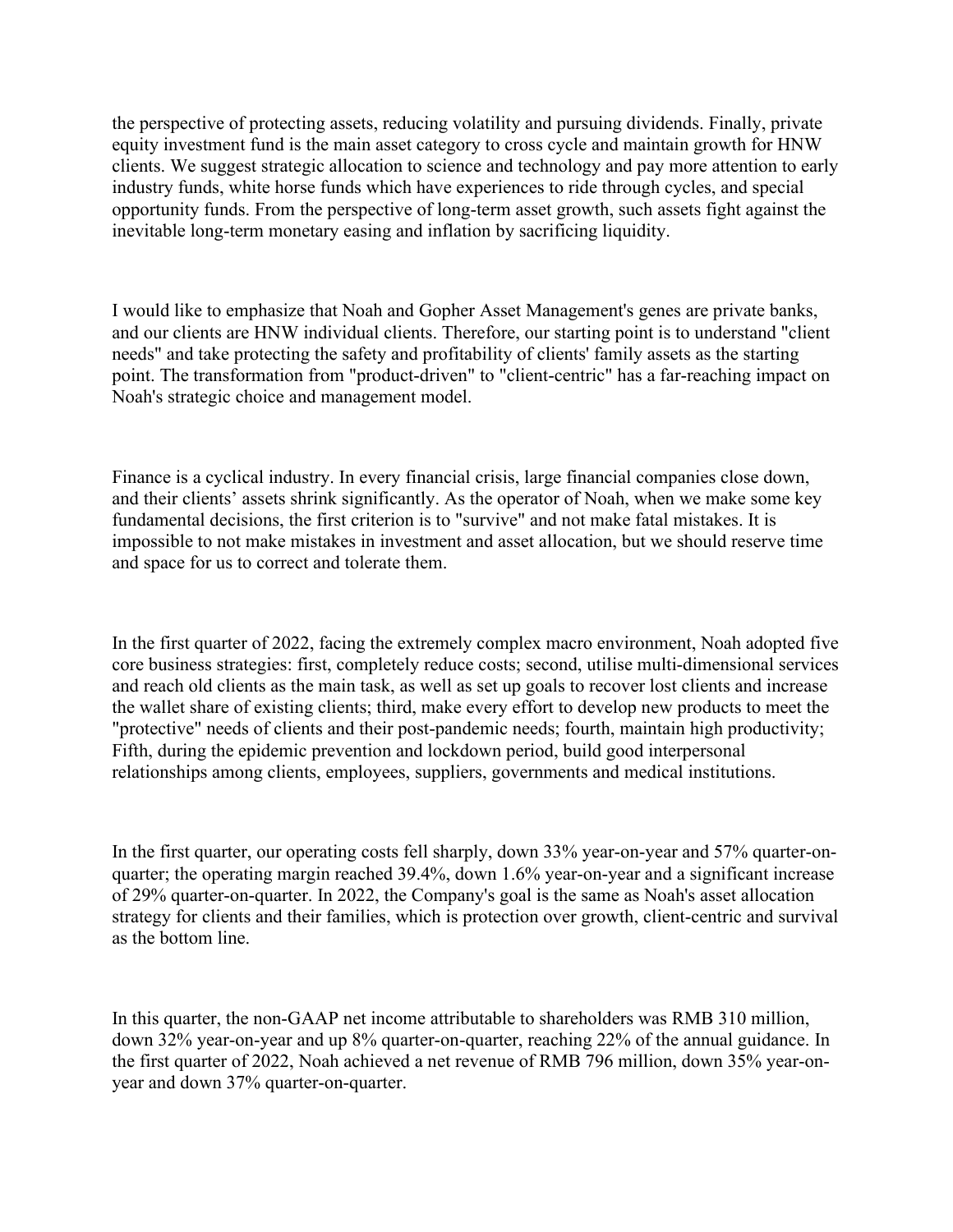The total transaction value of the quarter was RMB15 billion, down 45% year-on-year and 29% quarter-on-quarter. Among them, it is worth mentioning that the private secondary funds in the standardized products decreased by 69% year-on-year and 40% quarter-on-quarter, mainly due to our initiative to reduce the launch of such products amid market volatilities; the transaction value of private secondary products was RMB4 billion, mainly consisted of CTA strategy and reverse strategy. The transaction value of mutual funds was RMB7.1 billion, mainly monetary funds and interbank certificate of deposit funds; for our mutual fund to B business, we now offer more than 10,000 funds, providing clients with a wider range of product choices. Smile Treasury now serves more than 200 institutional clients in automobile, manufacturing, science and technology as well as other industries. The transaction value of private equity funds was 3.2 billion renminbi, down 33% year-on-year and up 5% quarter-on-quarter.

In terms of international business, we adopted the same strategy to significantly reduce the product launch and allocation in the secondary market, focusing on the "protective" strategy and early primary market funds. The net income of the overseas sector was 190 million renminbi, down 44% year-on-year and 2.3% quarter-on-quarter, accounting for 24% of the group's total revenues; The overseas transaction value reached RMB2.4 billion, a year-on-year decrease of 35% and a quarter-on-quarter increase of 3%, accounting for 16% of the total transaction value of the group; the overseas AUM was 29.1 billion, with a year-on-year increase of 12% and a quarter-on-quarter increase of 3%, accounting for 18% of the group's total AUM.

I would like to emphasize again that the decline in the transaction value and AUA of public securities in the secondary market in the first quarter of 2022 is a market behavior of Noah to protect client assets and actively adjust product launch; in the fourth quarter of 2021 and the first quarter of 2022, Noah's core view is to reduce the secondary market product allocation and launch, increase the allocation of "protective" assets, and support the health inspection of client's family asset portfolios. The strategic asset allocation strategy is "protection before growth". Due to the impact of the new short-term regulatory policies, the transaction value of protective assets in the first quarter was 700 million, down 17% year-on-year and 40% quarter-on-quarter. We believe that the allocation scale of these assets will be improved in the second quarter.

In the first quarter of 2022, Noah continued to adhere to the strategy of promoting the stratified management of clients, and the number of core clients, diamond and black card, continued to grow to nearly 8,300, a record high. The number of black card and diamond card clients increased by 31% and 7.3% year-on-year respectively, together representing a 12% growth yearon-year. In 2022, client growth is still one of our most important strategic investment and growth goals. At the same time, we have also established the project goal to recover lost clients and reactivate dormant clients, identify clients' core demands and solve their pain points; at the headquarters level, focus on the conversion of those clients from the standardization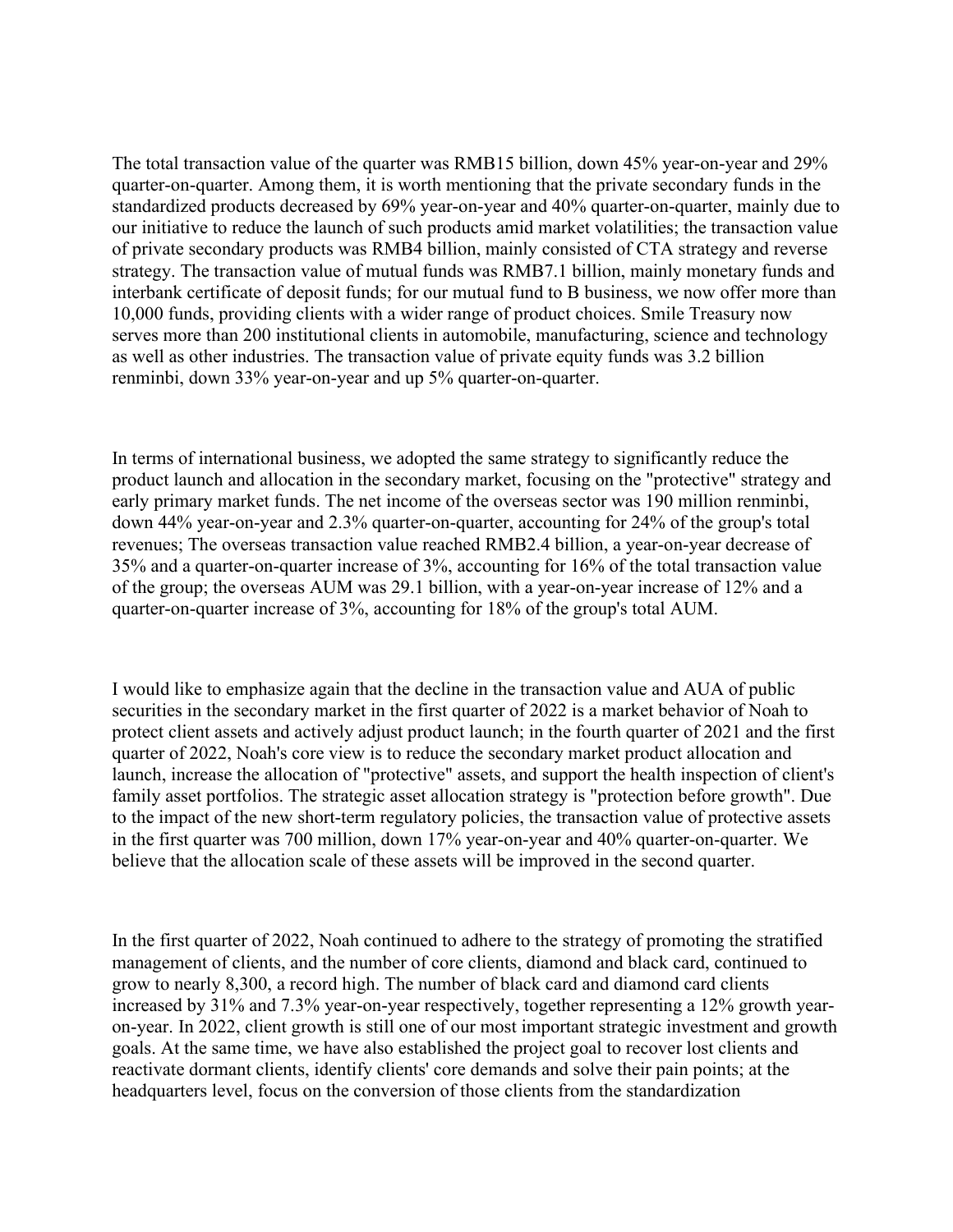transformation, and take multi strategy funds as a stabiliser to meet clients' demand of conservative assets.

The net income of the asset management segment in the first quarter of 2022 was RMB200 million, down 26% year-on-year and a down 27% quarter-on-quarter; Among them, one-time commission and performance-based income both decreased while recurring service fees increased by 7.5% year-on-year, reflecting the ability of long-term assets to bring sustainable income. Gopher's AUM increased slightly to RMB156.1 billion compared with the end of last year, of which private equity increased slightly to RMB132.7 billion compared with the end of last year; The AUM of public securities slightly reduced to RMB10.4 billion. The asset structure is healthy and in line with expectations.

In the first quarter, in view of the sharp price falls of Chinese ADRs, the war between Russia and Ukraine, Chinese domestic macro-economy and the prevention and lockdown of the epidemic in Shanghai, Gopher conducted a cash flow survey and net value revaluation of all primary market funds and its direct investment projects, adopted a more cautious and conservative investment strategy, and strengthened exit management. Gopher's domestic early-stage industry fund of funds, special opportunity secondary funds, and Gopher US team's direct-managed American Silicon Valley data funds and American rental apartment real estate funds have performed well on the whole, creating value for clients when market is volatile.

For public securities, by the end of the first quarter, gopher's standardized products have also delivered robust investment performance. Among them, the annual return of gopher Megatrend manager of managers fund was 10.7%, exceeding the benchmark return rate by 9.7% in the same period; the annual return of top 30 funds was 11.1%, exceeding the benchmark yield by 4.5% in the same period. It is worth mentioning that all three types of funds of Gopher's stabilizer Target Strategy, active, balanced and stable, continued to outperform the relevant indexes amid market fluctuations in the first quarter. Since its establishment, the cumulative returns have been - 2.1%, - 1.6% and - 0.7% respectively, and the pullback is far less than that of the CSI 300 and CSI 800 indexes in the same period, effectively controlling fluctuations and pullbacks.

Noah is headquartered in Shanghai. From the beginning of March, Shanghai has entered a stage from a network lockdown to a complete lockdown. From the start of the lockdown, Noah has established several epidemic crisis management project teams. The group management team is responsible for the overall management during the epidemic, decision-making on key matters, real-time adjustment of strategies in response to the development of the epidemic. The epidemic situation assessment team will conduct real-time assessment of the epidemic situation development in various regions and provide insight input for the company's decision-making. The epidemic communications team is in the charge of HR and organizational development department to ensure that the latest policies of the company are conveyed to Noah's management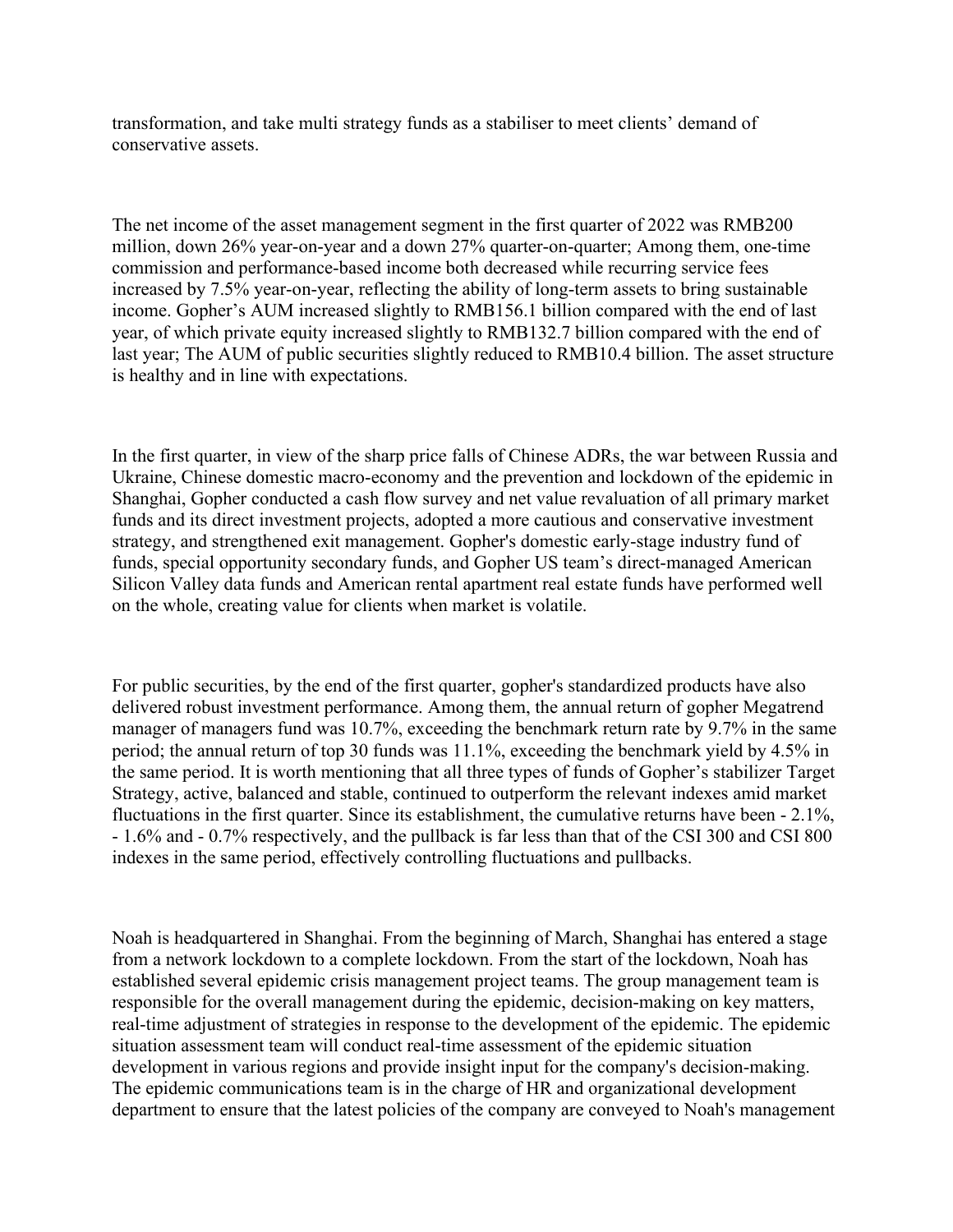team above level 18 in a transparent and timely manner. The epidemic emergency response team formulate corresponding policies according to the external ecology such as employees and clients, government and public welfare, and in combination with the development degree of the epidemic in various regions, so as to minimize the impact of the epidemic on the Company. The post epidemic recovery team is composed of asset management, wealth management and Noah international intelligence, CIO office, marketing team and front-line Noah Triangle teams, to work together to adjust the marketing strategy in real time according to the development of the epidemic, identify opportunities of clients' new needs, and make full preparations for the growth after the epidemic.

In the past 40 days, Noah has delivered more than 500 trips of groceries and medicines to employees in Shanghai, provided medical treatment and support to infected employees, and delivered more than 1200 trips of supplies to core clients and aged clients in Shanghai. At the same time, Noah has coordinated resources to meet clients' medical needs, and linked gopher's underlying portfolio companies to deliver various groceries and medicines to help clients, employees and suppliers go through this difficult period. In this process, Noah also provided psychological counseling courses for employees and clients, purchased various medical materials, and donated them in batches to Shanghai Health Commission, hospitals, police stations, quarantine centers, community front-line and other places. There are more than 20 Noah employees who have been stationing in the office in order to ensure the continuity of the Company's business and have not returned home so far.

Noah's intentions, care for clients, employees and suppliers, and sense of responsibility for society have been widely praised. With professionalism and empathy, Noah is devoted to accompany clients from generation to generation.

Before 2019, leading products are one of Noah's core competitiveness. From the second half of 2019, Noah has implemented a comprehensive transformation from "product driven" to "clientcentric and survival as the bottom line". We firmly believe that only by sincerely taking clients as the center, keeping interests in line with clients' and establishing the organizational capacity of "client-centricity", can we avoid being "scale-centered", "commission-centered" and "selfcentered".

Noah has been engaged in the wealth management industry for nearly 18 years and has experienced many economic cycles. We deeply realize that wealth management requires strong ability to link with clients in addition to asset allocation capacity. In the past, the employees in China's wealth management industry were not all professional and the industry standards were unclear. Some places were full of specious statements and fallacies that misled clients, and some practitioners themselves could not even understand it. Therefore, as practitioners of wealth management, we must have the highest professional ethics, regard the pursuit of true knowledge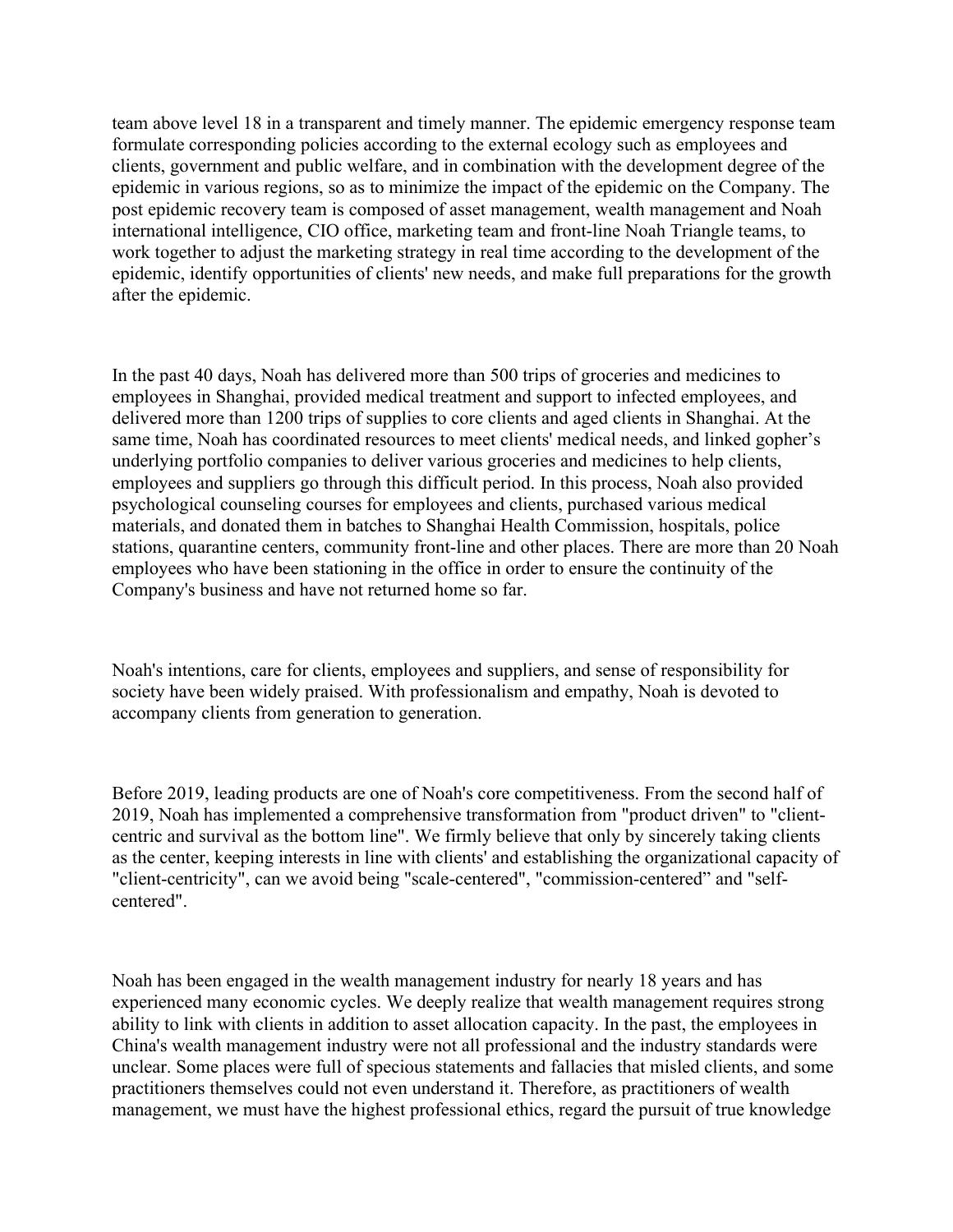and wisdom as our moral responsibility, and consciously put an end to all the decisions that are determined by positions. We should really establish the awareness of trustee's responsibility, treat every penny given to us by clients as our parents' life savings. Only then can we understand the trustee's responsibility.

Although in the first quarter of 2022, we temporarily encountered various challenges and pressures in the macro environment, it is precisely in the face of a difficulty beyond the recognition of most people that Noah's deep link with our clients is further highlighted. The client activity of our online sharing has increased significantly, with the number of live viewers on the WeNoah app increasing by 98% year-on-year, and the number of viewers increasing by 210%. As small-scale video conferences with clients in key cities became widely popular, relationship managers have been able to obtain more and deeper client touch scenes than in the past. This is also the "warmth" embodiment of Noah brand. At the same time, relying on our healthy financial situation, we continue to make firm investment in client interface, brand image and marketing, in attracting excellent external talents, and practice investing in the future in difficult times.

Now let's invite Mr. Qing Pan, CFO of the group, to introduce detailed financial performance of the quarter.

Qing Pan: Thank you Chairlady, and hello dear investors and analysts. Like Chairlady Wang has mentioned, the first quarter of 2022 has been a difficult one amid lingering impacts of the COVID-19 pandemic, as well as uncertainties around the macro environment, policy changes and geopolitical conflicts. These factors were reflected in a challenging capital market environment, with MSCI Overseas China down 23%, Shanghai Securities Composite Index down 11%, as well as Nasdaq and S&P 500 down 9% and 5%, in the first quarter respectively. The emergence of negative volatility has started to pressure the equity market since the second half of last year, translating into softened investor sentiment, evidenced by a decline of 74% Yo Y and 57% QoQ in new issuances of mutual funds during the first quarter of 2022. Nevertheless, Noah has managed to weather through these challenges with a client centric mindset, continuing to enlarge our black card and diamond card client group, made noticeable progress in our client segmentation strategy, and achieved an 8% QoQ increase in non-GAAP net income with disciplined expense management.

Now please let me walk you through more detailed results of the first quarter.

As a result of the lackluster performance in equity markets in Q1, clients' investment sentiment softened. As a result, one-time commission income was down on the back of the decrease in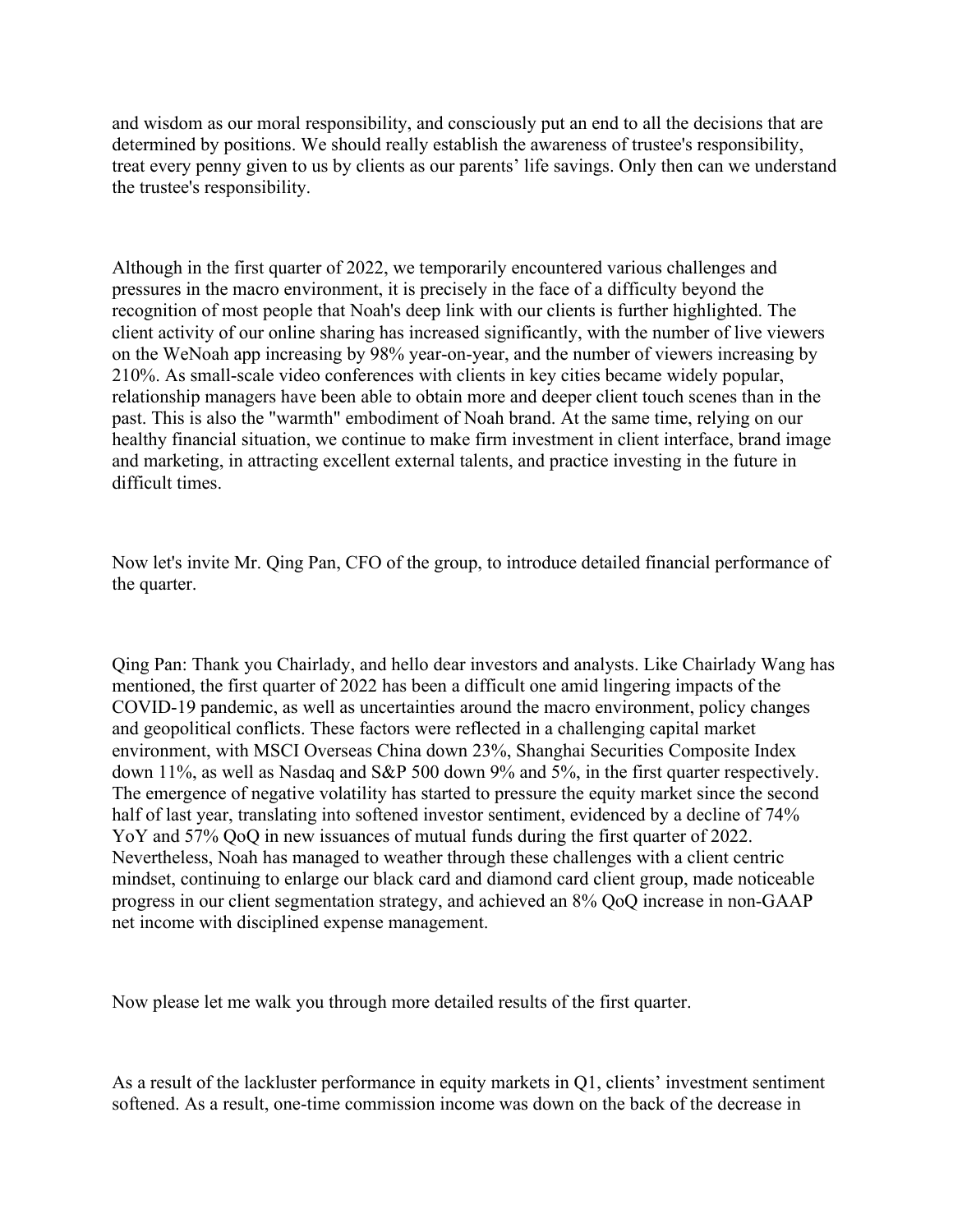transaction value from RMB 27 billion in 21Q1 to RMB 15 billion in 22Q1. Carry income, comparing to the 21Q1 record-setting quarter, was also down due to the weak performance of equity market. As a result, overall net revenues were RMB 796 million for the quarter, down 35% YoY and 37% QoQ. One-time commissions declined to RMB 102 million, due to lowered transaction value amid challenging market conditions. The distribution of onshore life insurance products also slowed down during the quarter as we made necessary adjustments according to Rule 108 published by the China Banking and Insurance Regulatory Commission in October 2021. Our team has managed to complete these adjustments in compliance with the new rule, and we have resumed the distribution of onshore life insurance products to our clients, of which the financial impacts will be reflected in Q2 results.

The stabilizing revenue stream – which is the recurring service fees remained stable at RMB 484 million, up 1.9% YoY, but still down 13.3% QoQ, mainly due to NAV adjustments made to public securities products. Performance based income was RMB 174 million, flat from the previous quarter.

Transaction value was RMB 15 billion for the quarter, down 45% YoY and 29% QoQ due to a shift to risk averse sentiments among investors when faced with growing macro, policy and geopolitical uncertainties. As a result, public securities products, including private secondary products and mutual fund products, decreased by 34% from the previous quarter. As a wealth management firm and trusted advisor to our clients, we believe that maintaining communications with our clients and guiding them through this challenging and volatile market is the utmost important task for us, and I'm glad to say that we have done an excellent job in that regard. With enlarging our core client group, including our black card and diamond card clients, continues to be the foremost strategic initiative this year, we are happy to see a 12% YoY growth in this client group. More specifically, black card clients and diamond card clients grew by 31% and 7%, respectively, from the previous year, thanks to the implementation of a more targeted client segmentation strategy and operation enhancements carried out in key cities and regions.

Through our Smile Treasury platform, we also made substantial progress in acquiring and engaging corporate and institutional clients. The number of active corporate and institutional clients increased by 33% from the previous quarter, and the mutual fund products that we allocate for corporate and institutional clients increased by 88% YoY. [Like Chairlady Wang has mentioned], we believe there's a large but under-served market for treasury management service needs among small and medium sized enterprises, and we will continue to explore this market segment with our SAAS solution platform, as well as leveraging our comprehensive line of product and well-established service network.

Income from operations was RMB 314 million during the quarter, up 137% QoQ but down 38% YoY, as profit level in Q1 2021 was largely benefited from a record-setting performance based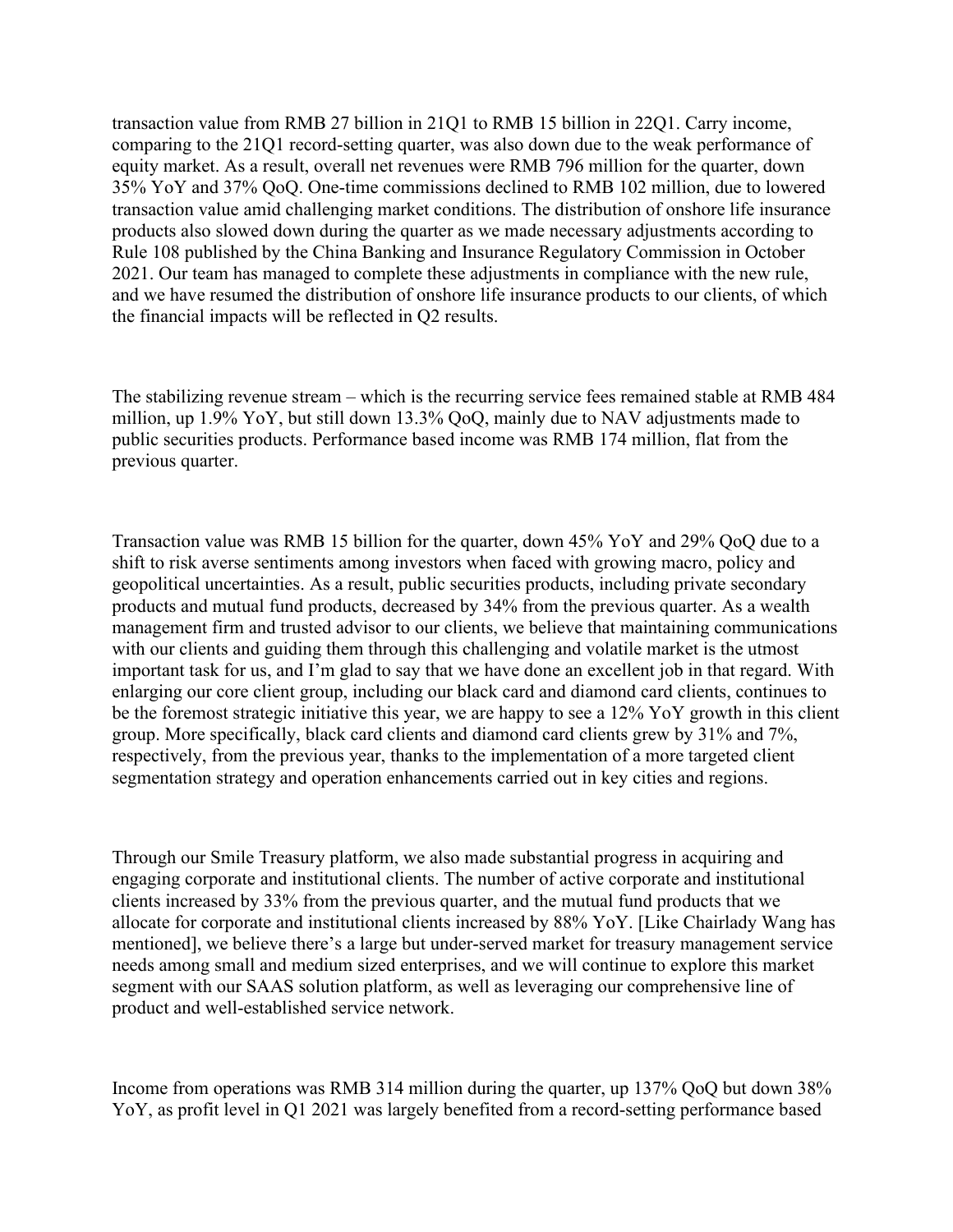income. Operating margin was 39%, an improvement from 11% from the previous quarter due to lower compensation costs as well as stringent management on various G&A expenses. Compensation related expenses were RMB 358 million, down 39% YoY and 51% QoQ, as relationship managers' commissions decreased on lowered transaction value. Investment income was RMB 25 million, as we recorded a gain from our principal investments in iCapital Network based on its fair value adjustments. Non-GAAP net income was RMB 313 million, down 32% YoY and up  $8\%$  OoO.

As for our segmented results, net revenues from wealth management segment was RMB 578 million, down 39% YoY and 40% QoQ, due to a slow-down in transaction value during the quarter. Net revenues from asset management segment was RMB 201 million, down 26% YoY and 27% QoQ due to lower performance based income. Total AUM was RMB 156 billion, flat from the end of last year, as the increase in PE AUM was largely offset by NAV adjustments in public securities products and continued exits in real estate products.

Moving on to balance sheet, we remain in a healthy liquidity position as our current ratio stood at 2.6 times. The debt to asset ratio was 23% with no interest-bearing debt on our book. By the end of first quarter, we had RMB 3.9 billion in cash. Supported by a strong balance sheet, we are able to continue to provide high quality services to our clients during this challenging macro condition and lingering impacts from the COVID-19 pandemic

In light of the recent volatile environment, we published our first edition of Noah CIO House View report, outlining our global macro insights and recommendation for our clients to adopt a "Protection before Growth" strategy for 2022. With the more comprehensive and detailed solution strategy reports that followed through, our relationship managers are better equipped with investment solution recommendations, catered toward different market scenarios and client profiles when engaging with clients, truly shifting from a product-driven model, to a client centric and solution driven model. We look forward to pushing ahead our key strategic initiatives, and continuing our investments in research capabilities to differentiate our solution driven asset allocation services. We will continue to progress on enlarging our institutional client base with our treasury service platform, and we believe this will also provide synergetic opportunities for our individual wealth management services in the years to come.

Thank you everyone for listening, I will now open the floor for questions. Operator?

## **Questions and Answers**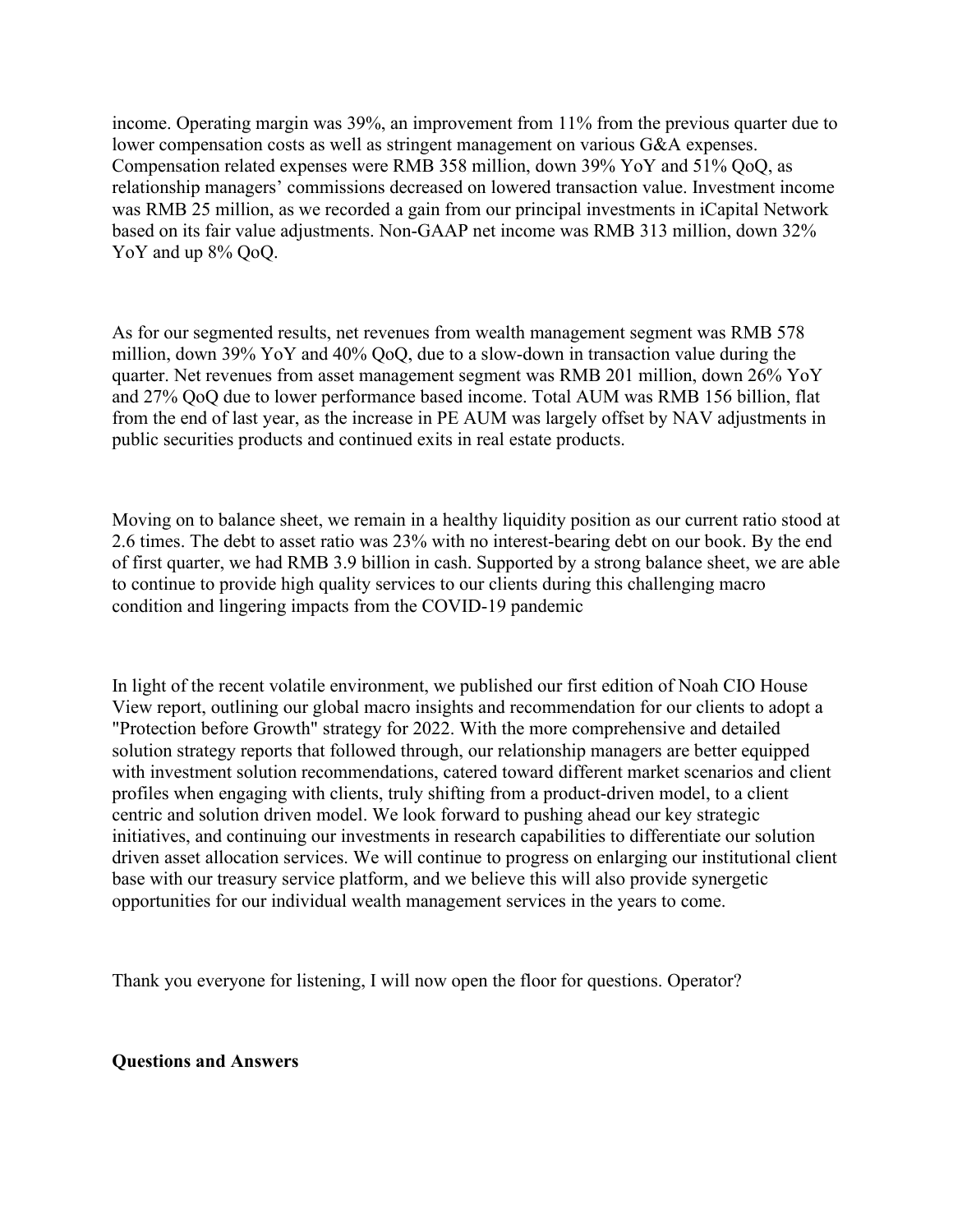Operator: We will now begin the question-and-answer session. (Operator Instructions). Ethan Wang from CLSA.

Ethan Wang: I have 2 questions. The first is on the redemption of the asset management products. So we understand that in the first quarter, the whole industry is suffering from the product sales. But have we seen any sign of material redemption in the products, especially for different tiers of clients, is my first question.

And second question is on the fee level. Just want to check with management, when we see the pressures on the fund sales, have we seen the pressure from fee level when we negotiate with some management companies?

Qing Pan: Okay. I'll translate briefly what Chairlady has said, supplement some of my input. To your first question, Ethan -- and also thank you for asking about Shanghai; we're doing okay. And for your first question, I think it's actually a strategic reallocation between different strategies in terms of your question regarding whether or not there's large redemptions. Since last quarter, we have been pushing forward the protection-first kind of strategy for the client allocation strategy.

So we did not see a huge outflow or pure outflow, net outflow, if you will, from one fund, but rather, a reallocation probably between long-only sort of the funds that shooting for alpha in the market, but to a more balanced type of products like the CPA and mutual strategy especially the multi-strategy kind of products. So we'll see some rebalancing between different strategies.

In terms of the fee pressure from the fund providers or fund managers, it really depends on, I guess, the performance of their funds. When they do see a large group of unhappy clients, they probably will experience some pressure on the fee-wise. But in terms of the suppliers that we work with, we have not seen too much of a downward pressure in terms of the fee ratios on these funds.

And we had actually started preparation for the shifting strategy of fund supplying, if you will, probably a couple of years ago moving to more balanced portfolio, especially like the multistrategy kind of products; and also started exiting from some of the funds, especially the longonly funds. And that is probably part of the reason that we achieved a pretty high level of carry income in 2021.

But in terms of fee pressure, especially how we negotiate with our fund suppliers, we haven't seen too much of a change unless the fund is really performing really poorly.

Ethan?

Ethan Wang: Thank you.

Operator: Thank you. Emma Liu from Bank of America Securities.

Emma Liu: So I will briefly translate my questions. I have 2 questions. The first one is about your insurance sales. You said in first quarter, your insurance sales were impacted by the regulation issued in October last year. But you already make some rectification and achieve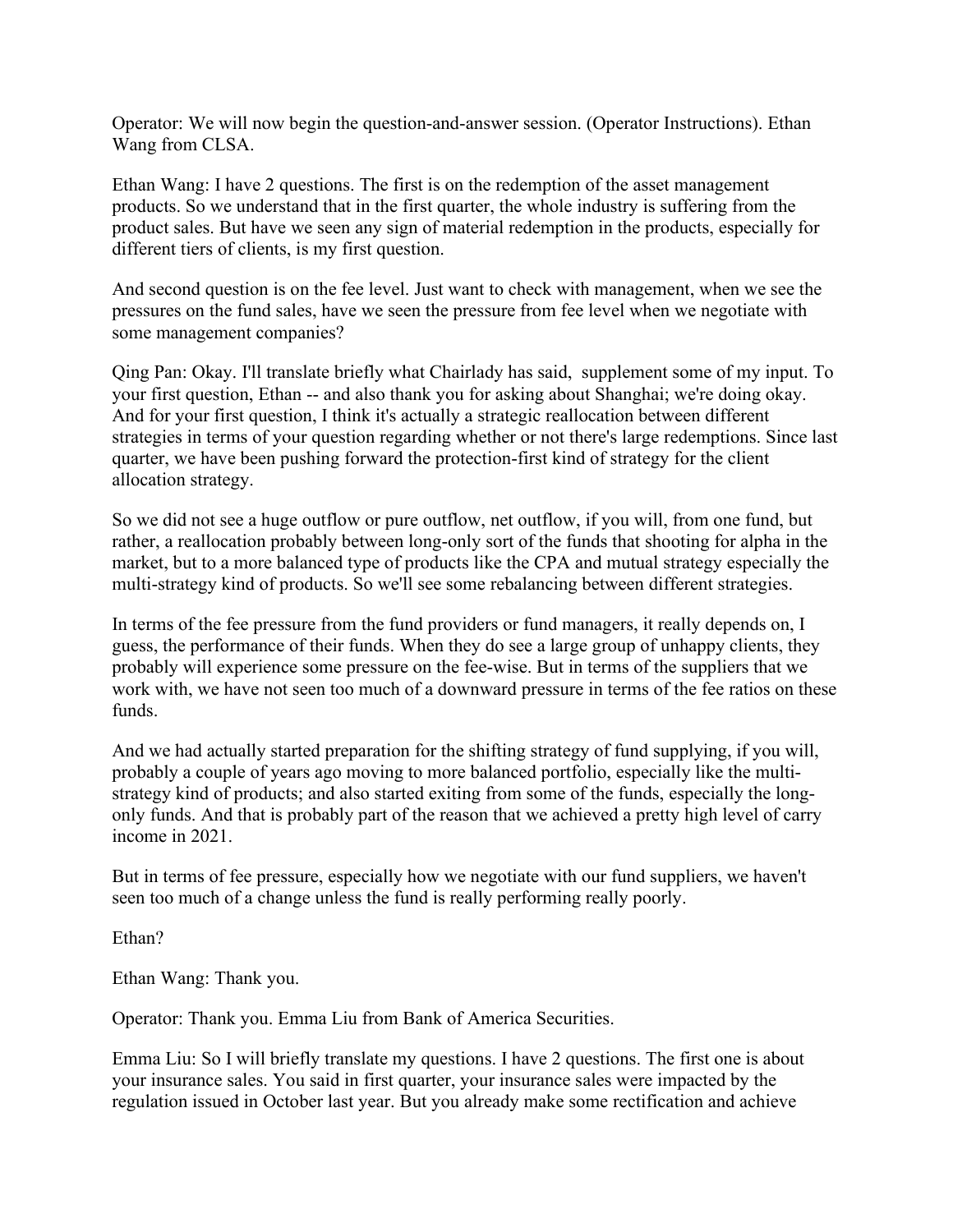recovery in the second quarter. So could you elaborate a little more how the regulation impacts your insurance business, and how are you able to achieve the recovery in the second quarter?

And the second question is about Covid impacts on your business because we see there are more Covid lockdowns in China since second quarter. So how will it impact your business? And you are still -- and you still want to achieve your full year net profit guidance. How are you planning to achieve this guidance given the very tough first quarter already?

Qing Pan: The impact on the new insurance regulation was basically -- there was a very abrupt cut-off on the compliance date, which is December 31, 2021, that the previous sale nationwide on the internet was not continuing to be allowed as of January 1, 2022. And you have to obtain the license in certain cities to be able to actually make that sale. And at that time, we were actually in the middle of the application for that permit, and we obtained the permit actually in the first quarter of 2022.

So basically, the abrupt cut-off on the rule and regulation sort of caused a pause on the sale, especially for the first couple of months in the first quarter. And once we have obtained that permission, we'll be able to do the sale starting from the second quarter. So the financial results will reflect on that. (Speaking foreign language).

(Translated). So Emma, basically a quick summary of what Chairlady has shared. Basically, I think couple of reasons. One is that Shanghai is obviously more impacted than other cities. So nationwide, we'll still be able to hold client conferences, although at a much smaller scale than in the past, but still be able to actually get in touch with clients. And as you would mention that under -- as you would imagine that under situations like this, the desire to connect with people actually becomes stronger. So the clients actually interact with us on a more frequent basis.

And two is, we probably stay more prepared than competitors, if you will, especially from the product distribution from the online-sharing sessions and especially, on the diversity of products as well as services, that we'll be able to provide with the clients under different situations that we have primary, secondary, as well as all kinds of comprehensive services, especially the capability of placing -- oversee our U.S. dollar products for our clients to actually provide them with more options.

So we believe obviously, will bring negative impact, I guess, on the market overall. But at the same time, it also heightened, I guess, the need on -- especially the anxiety on the uncertain macro situation. The client is actually more willing to listen to -- one is more options in terms of allocation of assets, and two is they were looking forward to have more safety cushions, if you will, on their assets. So I guess obviously, there is impact, but we also view that as the opportunity as we have a very strong balance sheet and also liquidity. This is the reason that we will continue to make investments in client interface-related as well as the city expansion in market share.

So in terms of the guidance, I think that's a very good question, but we're actually making our budget on the basis, giving out guidance, which is already in the midst of first quarter. We actually anticipated, I guess, a challenging first quarter. So through the guidance of how we achieve the [first] level, we did put down our first quarter as probably the most challenging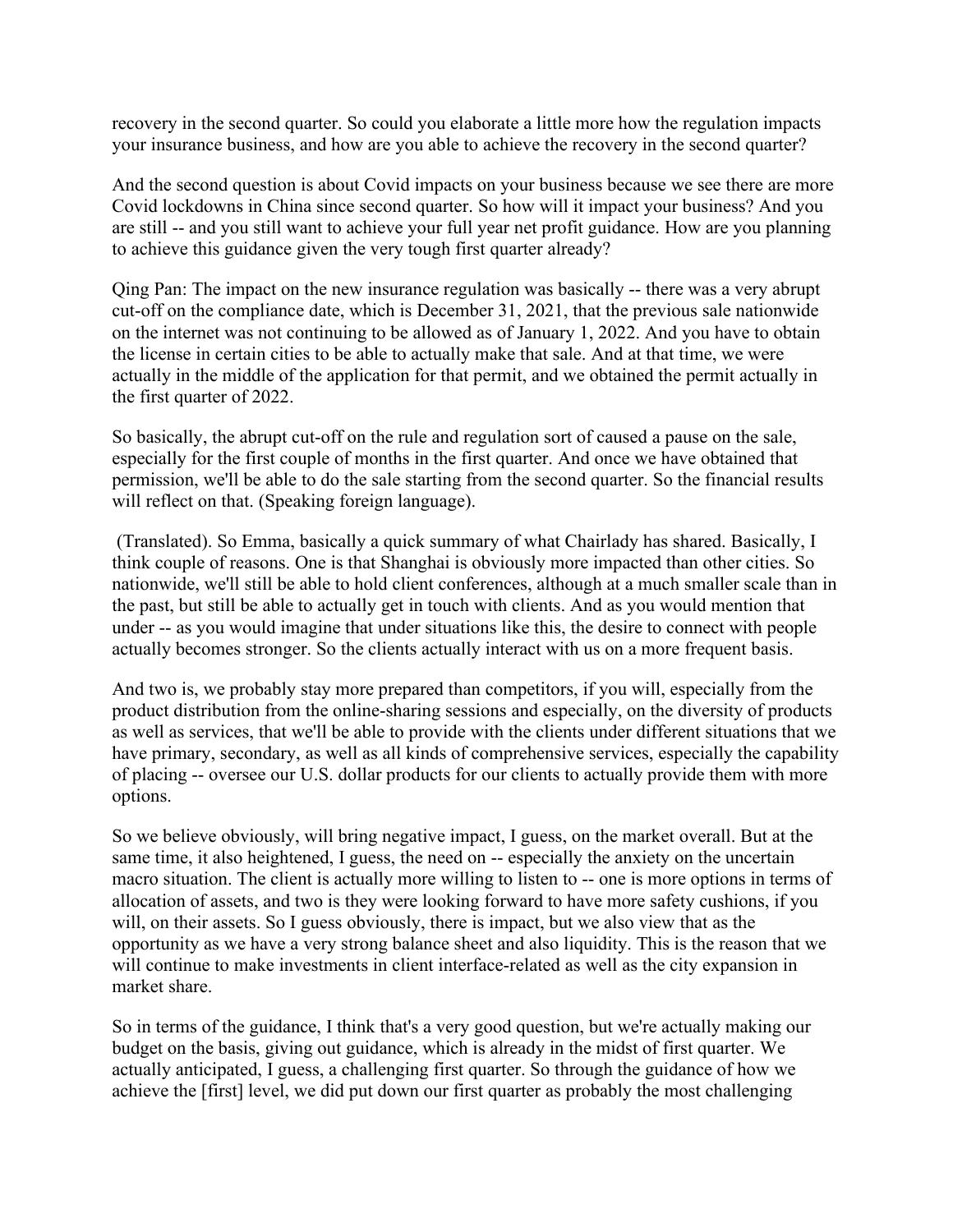quarter. But still I guess the situation was a little bit out of expectation. A couple of things. One is actually a citywide quarantine of Shanghai that was not forecasted. And two is really the process of the application for the insurance permit took a little bit longer than we expected.

So we are probably a little bit behind of what we originally planned for the first quarter's profit. But it's gaps small enough that we'll be able to catch up in the following quarters, Emma.

Emma, did that answer your question?

Emma Liu: Thank you.

Operator: Thank you. Yoyo Fan with CICC.

Yoyo Fan: I will translate my question, Yoyo Fan from CICC. It's still very exciting to see the stable growth our number of core clients. I have 2 questions here. The first question is regarding your fee business. Would management give us more introduction on the progress of fee business? Like how much contribution does it have on our mutual transaction value or revenue? And second, the (inaudible) from the decrease of the number of relationship managers, what's the reason behind that?

Qing Pan: Okay. Thank you, Yoyo, for the question, and thanks for the support, by the way, in terms of we're both quarantined in Shanghai. I hope everything is -- you and your family are doing okay.

In terms of the Smile Treasury, which is the institutional version of our mutual fund platform, we have actually started the campaign officially in the first quarter, and made obviously strategic initiatives and push for that. Reason being is that we're actually seeing a gap in that service, that majority of our clients, probably 60%, 70% of our clients, are entrepreneurs. And they have their own enterprises, which is they either lack experience to work with more market-oriented sort of treasury management or money market type of funds, or they actually didn't have enough research ability to actually navigate through the mutual fund market.

The reason being is that in the past, the treasury function pretty much served by the banks products. And as the banks products also shifting towards the NAV-based products, it actually lacked the [traction] in the past, and the treasurers are forced to actually to screen through thousands of sort of money market funds or mutual funds. And Noah is actually able to sort of transform the experience we have on a mutual fund researching capability, and also placing that with very conveniently-designed staff-based solution for these institutions.

So we actually used that as a strategic opportunity to actually expand this particular gap in terms of service in the market. As we understand, it's not much similar products in the market, and we were actually be able to actually make pretty good progress. We gained about 250 new clients in the very first quarter and seeing the latest data, this number is still accelerating.

In terms of revenue contribution, it probably going to take a while to shape up, as it will accelerate. But at the same time, the AUM obviously in treasury-light funds, doesn't contribute to a lot of revenue right away. But we're pretty confident to see that growth in the following few quarters.